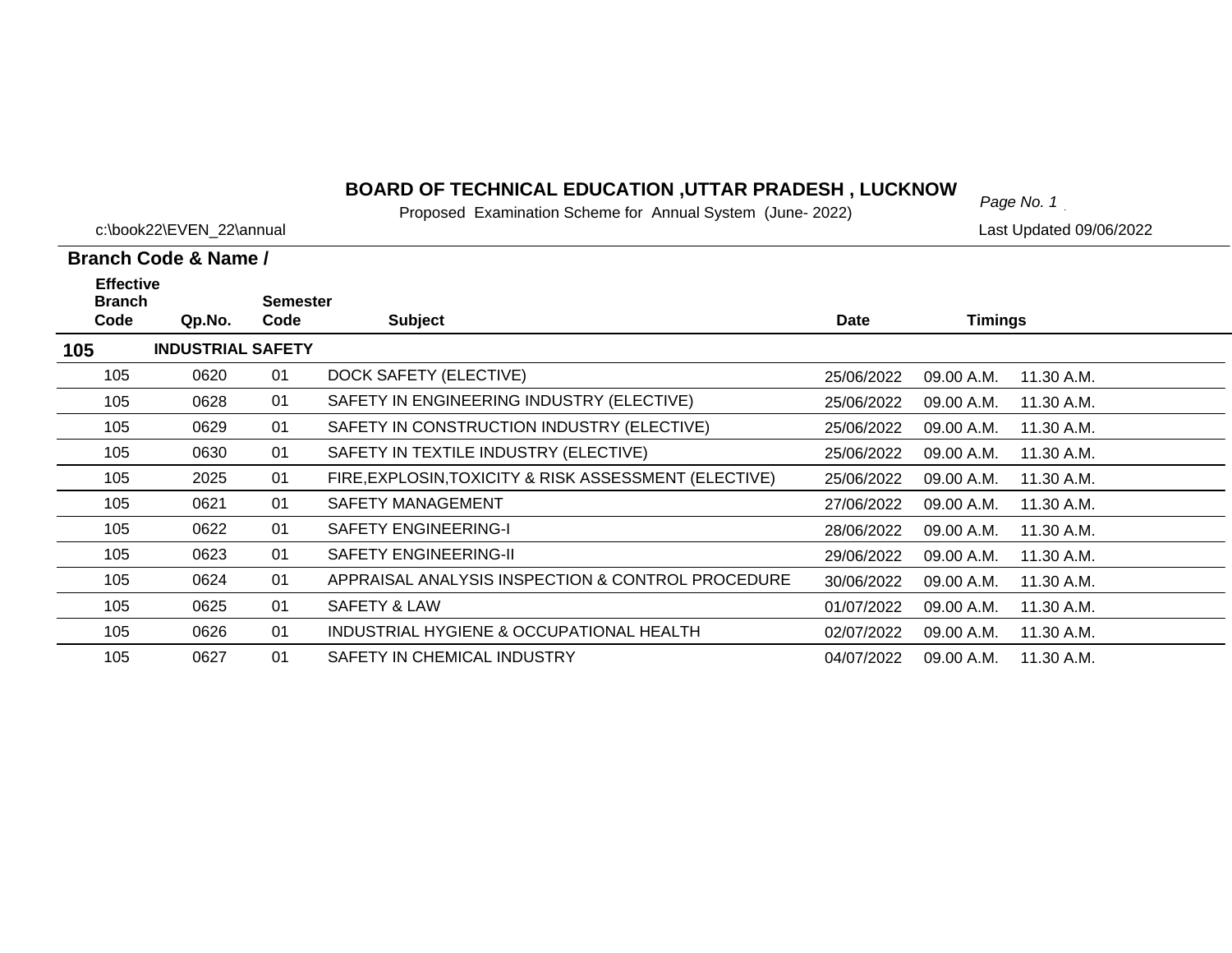# *Page No. 2* **BOARD OF TECHNICAL EDUCATION ,UTTAR PRADESH , LUCKNOW**

Proposed Examination Scheme for Annual System (June- 2022)

c:\book22\EVEN\_22\annual details are controlled by the controlled on the controlled 09/06/2022

## **Branch Code & Name /**

| <b>Effective</b><br><b>Branch</b><br>Code | Qp.No.                     | <b>Semester</b><br>Code | <b>Subject</b>                                | Date       | Timings    |            |  |
|-------------------------------------------|----------------------------|-------------------------|-----------------------------------------------|------------|------------|------------|--|
|                                           |                            |                         |                                               |            |            |            |  |
| 214                                       | <b>DIPLOMA IN PHARMACY</b> |                         |                                               |            |            |            |  |
| 214                                       | 2603                       | 01                      | <b>PHARMACOGNOSY</b>                          | 02/07/2022 | 09.00 A.M  | 12.00 NOON |  |
| 214                                       | 2604                       | 01                      | <b>HUMAN ANATOMY &amp; PHYSIOLOGY</b>         | 05/07/2022 | 09.00 A.M. | 12.00 NOON |  |
| 214                                       | 2605                       | 01                      | <b>SOCIAL PHARMACY</b>                        | 07/07/2022 | 09.00 A.M. | 12.00 NOON |  |
| 214                                       | 2601                       | 01                      | <b>PHARMACEUTICS</b>                          | 11/07/2022 | 09.00 A.M. | 12.00 NOON |  |
| 214                                       | 2602                       | 01                      | PHARMACEUTICAL CHEMISTRY                      | 13/07/2022 | 09.00 A.M. | 12.00 NOON |  |
| 614                                       | 0427                       | 02                      | PHARMACEUTICS-II                              | 01/07/2022 | 02.00 P.M. | 05.00 P.M. |  |
| 614                                       | 0425                       | 02                      | DRUGS STORE & BUSINESS MANAGEMENT             | 04/07/2022 | 02.00 P.M. | 05.00 P.M. |  |
| 614                                       | 0423                       | 02                      | PHARMACOLOGY & TOXICOLOGY                     | 06/07/2022 | 02.00 P.M. | 05.00 P.M. |  |
| 614                                       | 0422                       | 02                      | PHARMACEUTICAL CHEMISTRY-II                   | 08/07/2022 | 02.00 P.M. | 05.00 P.M. |  |
| 614                                       | 2361                       | 02                      | ENVIRONMENTAL EDUCATION & DISASTER MANAGEMENT | 12/07/2022 | 09.00 A.M. | 11.30 A.M. |  |
| 614                                       | 0426                       | 02                      | HOSPITAL AND CLINICAL PHARMACY                | 14/07/2022 | 02.00 P.M. | 05.00 P.M. |  |
| 614                                       | 0424                       | 02                      | PHARMACEUTICAL JURISPRUDENCE                  | 15/07/2022 | 09.00 A.M. | 12.00 NOON |  |